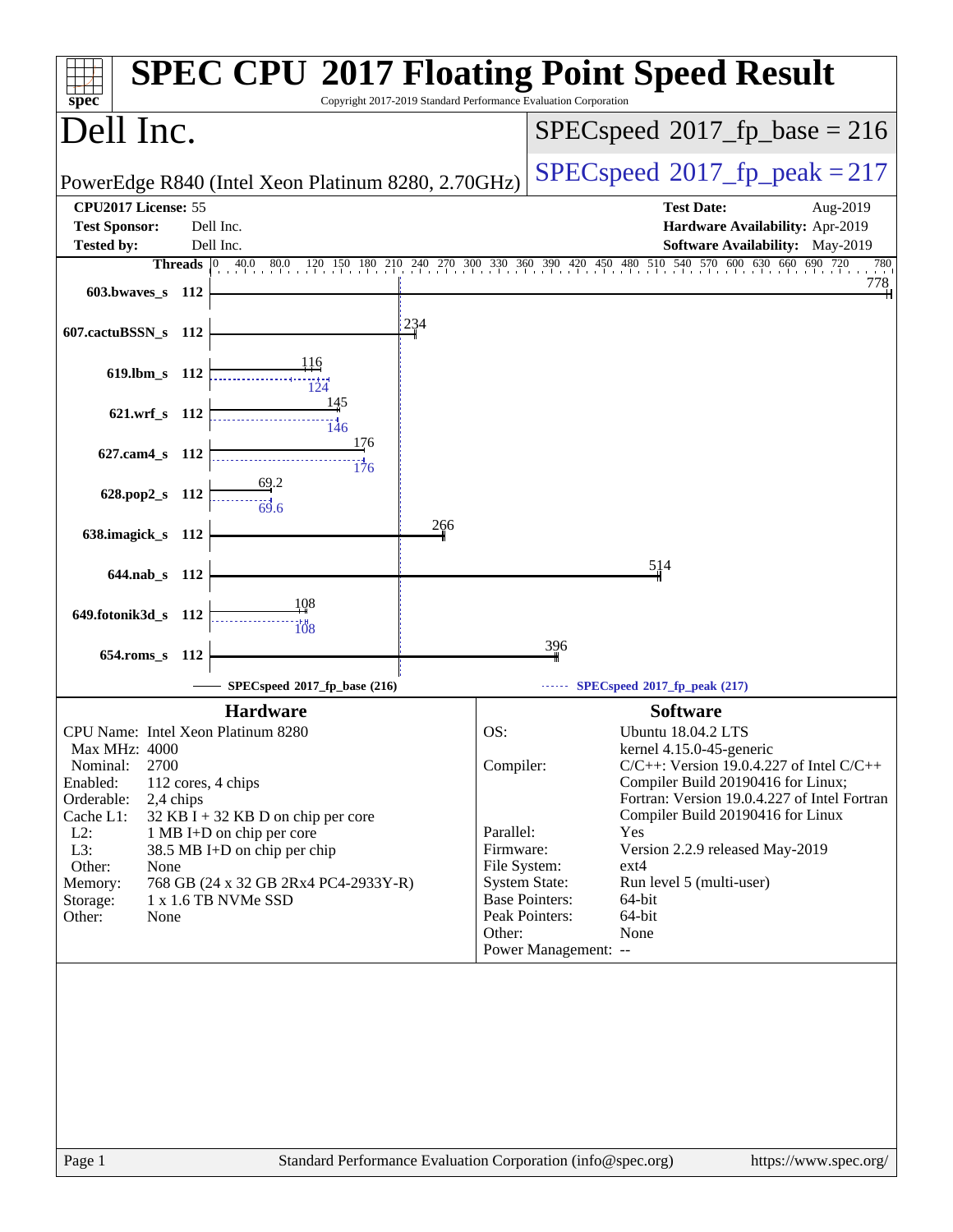| spec <sup>®</sup>                                                                                                                                                                                                                                                                                                                                                                                                                                                                                                                                                                                                                                                                                                                                                                                                                                                                                                                                                                          |                             |                |            |                |              |                      |            | <b>SPEC CPU®2017 Floating Point Speed Result</b><br>Copyright 2017-2019 Standard Performance Evaluation Corporation |                |              |                   |                     |                                        |              |
|--------------------------------------------------------------------------------------------------------------------------------------------------------------------------------------------------------------------------------------------------------------------------------------------------------------------------------------------------------------------------------------------------------------------------------------------------------------------------------------------------------------------------------------------------------------------------------------------------------------------------------------------------------------------------------------------------------------------------------------------------------------------------------------------------------------------------------------------------------------------------------------------------------------------------------------------------------------------------------------------|-----------------------------|----------------|------------|----------------|--------------|----------------------|------------|---------------------------------------------------------------------------------------------------------------------|----------------|--------------|-------------------|---------------------|----------------------------------------|--------------|
| Dell Inc.                                                                                                                                                                                                                                                                                                                                                                                                                                                                                                                                                                                                                                                                                                                                                                                                                                                                                                                                                                                  |                             |                |            |                |              |                      |            | $SPEC speed^{\circ}2017\_fp\_base = 216$                                                                            |                |              |                   |                     |                                        |              |
| PowerEdge R840 (Intel Xeon Platinum 8280, 2.70GHz)                                                                                                                                                                                                                                                                                                                                                                                                                                                                                                                                                                                                                                                                                                                                                                                                                                                                                                                                         |                             |                |            |                |              |                      |            | $SPEC speed^{\circ}2017$ _fp_peak = 217                                                                             |                |              |                   |                     |                                        |              |
| CPU2017 License: 55                                                                                                                                                                                                                                                                                                                                                                                                                                                                                                                                                                                                                                                                                                                                                                                                                                                                                                                                                                        |                             |                |            |                |              |                      |            |                                                                                                                     |                |              | <b>Test Date:</b> |                     | Aug-2019                               |              |
| <b>Test Sponsor:</b>                                                                                                                                                                                                                                                                                                                                                                                                                                                                                                                                                                                                                                                                                                                                                                                                                                                                                                                                                                       | Dell Inc.                   |                |            |                |              |                      |            |                                                                                                                     |                |              |                   |                     | Hardware Availability: Apr-2019        |              |
| <b>Tested by:</b>                                                                                                                                                                                                                                                                                                                                                                                                                                                                                                                                                                                                                                                                                                                                                                                                                                                                                                                                                                          | Dell Inc.                   |                |            |                |              |                      |            |                                                                                                                     |                |              |                   |                     | <b>Software Availability:</b> May-2019 |              |
|                                                                                                                                                                                                                                                                                                                                                                                                                                                                                                                                                                                                                                                                                                                                                                                                                                                                                                                                                                                            |                             |                |            |                |              |                      |            |                                                                                                                     |                |              |                   |                     |                                        |              |
|                                                                                                                                                                                                                                                                                                                                                                                                                                                                                                                                                                                                                                                                                                                                                                                                                                                                                                                                                                                            |                             |                |            |                |              | <b>Results Table</b> |            |                                                                                                                     |                |              |                   |                     |                                        |              |
|                                                                                                                                                                                                                                                                                                                                                                                                                                                                                                                                                                                                                                                                                                                                                                                                                                                                                                                                                                                            |                             |                |            | <b>Base</b>    |              |                      |            |                                                                                                                     |                |              | <b>Peak</b>       |                     |                                        |              |
| <b>Benchmark</b>                                                                                                                                                                                                                                                                                                                                                                                                                                                                                                                                                                                                                                                                                                                                                                                                                                                                                                                                                                           | Threads                     | <b>Seconds</b> | Ratio      | <b>Seconds</b> | Ratio<br>773 | <b>Seconds</b>       | Ratio      | <b>Threads</b>                                                                                                      | <b>Seconds</b> | <b>Ratio</b> | <b>Seconds</b>    | <b>Ratio</b><br>773 | <b>Seconds</b>                         | <b>Ratio</b> |
| 603.bwaves_s                                                                                                                                                                                                                                                                                                                                                                                                                                                                                                                                                                                                                                                                                                                                                                                                                                                                                                                                                                               | 112                         | 75.8           | 779        | 76.4           |              | 75.8                 | 778        | 112                                                                                                                 | 75.8           | 779          | 76.4              |                     | 75.8                                   | 778          |
| 607.cactuBSSN_s                                                                                                                                                                                                                                                                                                                                                                                                                                                                                                                                                                                                                                                                                                                                                                                                                                                                                                                                                                            | 112                         | 70.8           | 236        | 71.6           | 233          | 71.3                 | 234        | 112                                                                                                                 | 70.8           | 236          | 71.6              | 233                 | 71.3                                   | 234          |
| $619.$ lbm_s                                                                                                                                                                                                                                                                                                                                                                                                                                                                                                                                                                                                                                                                                                                                                                                                                                                                                                                                                                               | 112                         | 41.5           | 126        | 45.1           | <b>116</b>   | 48.4                 | 108        | 112                                                                                                                 | 38.6           | 136          | 56.9              | 92.0                | 42.4                                   | 124          |
| $621.wrf$ <sub>s</sub>                                                                                                                                                                                                                                                                                                                                                                                                                                                                                                                                                                                                                                                                                                                                                                                                                                                                                                                                                                     | 112                         | 89.7           | 147        | 91.2           | 145          | <u>91.1</u>          | <b>145</b> | 112                                                                                                                 | 90.8           | 146          | 90.9              | <b>146</b>          | 91.1                                   | 145          |
| $627.cam4_s$                                                                                                                                                                                                                                                                                                                                                                                                                                                                                                                                                                                                                                                                                                                                                                                                                                                                                                                                                                               | 112                         | 50.3           | 176        | 50.5           | 176          | 50.5                 | 176        | 112                                                                                                                 | 50.4           | 176          | 50.6              | 175                 | 50.4                                   | 176          |
| $628.pop2_s$                                                                                                                                                                                                                                                                                                                                                                                                                                                                                                                                                                                                                                                                                                                                                                                                                                                                                                                                                                               | 112                         | 173            | 68.7       | 171            | 69.2         | 170                  | 70.0       | 112                                                                                                                 | <b>171</b>     | 69.6         | 172               | 69.1                | 170                                    | 69.7         |
| 638.imagick_s<br>$644.nab$ <sub>s</sub>                                                                                                                                                                                                                                                                                                                                                                                                                                                                                                                                                                                                                                                                                                                                                                                                                                                                                                                                                    | 112<br>112                  | 54.3<br>33.9   | 266<br>515 | 53.9<br>34.0   | 268<br>514   | 54.2<br>34.2         | 266<br>511 | 112<br>112                                                                                                          | 54.3<br>33.9   | 266<br>515   | 53.9<br>34.0      | 268<br>514          | 54.2<br>34.2                           | 266<br>511   |
| 649.fotonik3d_s                                                                                                                                                                                                                                                                                                                                                                                                                                                                                                                                                                                                                                                                                                                                                                                                                                                                                                                                                                            | 112                         | 82.5           | 110        | 89.7           | 102          | 84.1                 | 108        | 112                                                                                                                 | 84.1           | <b>108</b>   | 82.1              | 111                 | 89.0                                   | 102          |
| $654$ .roms_s                                                                                                                                                                                                                                                                                                                                                                                                                                                                                                                                                                                                                                                                                                                                                                                                                                                                                                                                                                              | 112                         | 40.0           | 394        | 39.6           | 397          | 39.8                 | 396        | 112                                                                                                                 | 40.0           | 394          | 39.6              | 397                 | <b>39.8</b>                            | 396          |
|                                                                                                                                                                                                                                                                                                                                                                                                                                                                                                                                                                                                                                                                                                                                                                                                                                                                                                                                                                                            | $SPECspeed*2017_fp\_base =$ |                | 216        |                |              |                      |            |                                                                                                                     |                |              |                   |                     |                                        |              |
| $SPECspeed*2017_fp\_peak =$                                                                                                                                                                                                                                                                                                                                                                                                                                                                                                                                                                                                                                                                                                                                                                                                                                                                                                                                                                |                             |                | 217        |                |              |                      |            |                                                                                                                     |                |              |                   |                     |                                        |              |
|                                                                                                                                                                                                                                                                                                                                                                                                                                                                                                                                                                                                                                                                                                                                                                                                                                                                                                                                                                                            |                             |                |            |                |              |                      |            | Results appear in the order in which they were run. Bold underlined text indicates a median measurement.            |                |              |                   |                     |                                        |              |
|                                                                                                                                                                                                                                                                                                                                                                                                                                                                                                                                                                                                                                                                                                                                                                                                                                                                                                                                                                                            |                             |                |            |                |              |                      |            |                                                                                                                     |                |              |                   |                     |                                        |              |
| <b>General Notes</b><br>Environment variables set by runcpu before the start of the run:<br>KMP_AFFINITY = "granularity=fine, compact"<br>LD_LIBRARY_PATH = "/home/cpu2017/lib/intel64"<br>OMP_STACKSIZE = "192M"<br>Binaries compiled on a system with 1x Intel Core i9-7900X CPU + 32GB RAM<br>memory using Redhat Enterprise Linux 7.5<br>NA: The test sponsor attests, as of date of publication, that CVE-2017-5754 (Meltdown)<br>is mitigated in the system as tested and documented.<br>Yes: The test sponsor attests, as of date of publication, that CVE-2017-5753 (Spectre variant 1)<br>is mitigated in the system as tested and documented.<br>Yes: The test sponsor attests, as of date of publication, that CVE-2017-5715 (Spectre variant 2)<br>is mitigated in the system as tested and documented.<br>Transparent Huge Pages enabled by default<br>Prior to runcpu invocation<br>Filesystem page cache synced and cleared with:<br>sync: echo 3> /proc/sys/vm/drop_caches |                             |                |            |                |              |                      |            |                                                                                                                     |                |              |                   |                     |                                        |              |
| <b>Platform Notes</b><br>BIOS settings:<br>ADDDC setting disabled<br>Virtualization Technology disabled<br>System Profile set to Custom<br>CPU Performance set to Maximum Performance<br>C States set to Autonomous<br>C1E disabled<br>(Continued on next page)                                                                                                                                                                                                                                                                                                                                                                                                                                                                                                                                                                                                                                                                                                                            |                             |                |            |                |              |                      |            |                                                                                                                     |                |              |                   |                     |                                        |              |
| Page 2                                                                                                                                                                                                                                                                                                                                                                                                                                                                                                                                                                                                                                                                                                                                                                                                                                                                                                                                                                                     |                             |                |            |                |              |                      |            | Standard Performance Evaluation Corporation (info@spec.org)                                                         |                |              |                   |                     | https://www.spec.org/                  |              |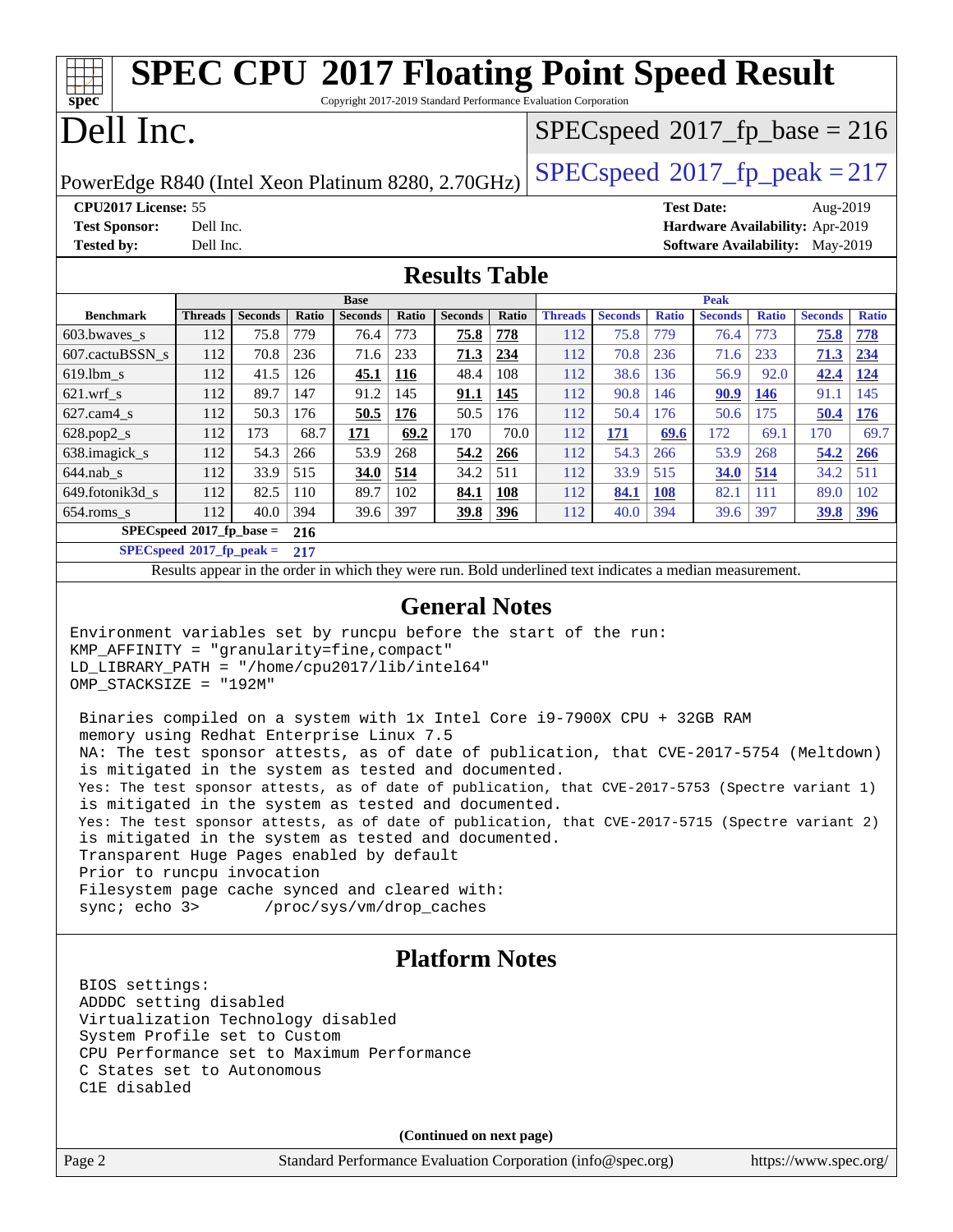| Spec                                                                                                                                                                                                                                                                                                                                                                                                                                                                                                                                                                                                                                                                                                                                                                                                                                                                                                                                                                                                                                                                | Copyright 2017-2019 Standard Performance Evaluation Corporation | <b>SPEC CPU®2017 Floating Point Speed Result</b>                                                                                                                                                                                                                                                                                                                                                                                                                                                                        |
|---------------------------------------------------------------------------------------------------------------------------------------------------------------------------------------------------------------------------------------------------------------------------------------------------------------------------------------------------------------------------------------------------------------------------------------------------------------------------------------------------------------------------------------------------------------------------------------------------------------------------------------------------------------------------------------------------------------------------------------------------------------------------------------------------------------------------------------------------------------------------------------------------------------------------------------------------------------------------------------------------------------------------------------------------------------------|-----------------------------------------------------------------|-------------------------------------------------------------------------------------------------------------------------------------------------------------------------------------------------------------------------------------------------------------------------------------------------------------------------------------------------------------------------------------------------------------------------------------------------------------------------------------------------------------------------|
| Dell Inc.                                                                                                                                                                                                                                                                                                                                                                                                                                                                                                                                                                                                                                                                                                                                                                                                                                                                                                                                                                                                                                                           |                                                                 | $SPEC speed^{\circ}2017\_fp\_base = 216$                                                                                                                                                                                                                                                                                                                                                                                                                                                                                |
| PowerEdge R840 (Intel Xeon Platinum 8280, 2.70GHz)                                                                                                                                                                                                                                                                                                                                                                                                                                                                                                                                                                                                                                                                                                                                                                                                                                                                                                                                                                                                                  |                                                                 | $SPEC speed^{\circ}2017$ _fp_peak = 217                                                                                                                                                                                                                                                                                                                                                                                                                                                                                 |
| CPU2017 License: 55                                                                                                                                                                                                                                                                                                                                                                                                                                                                                                                                                                                                                                                                                                                                                                                                                                                                                                                                                                                                                                                 |                                                                 | <b>Test Date:</b><br>Aug-2019                                                                                                                                                                                                                                                                                                                                                                                                                                                                                           |
| Dell Inc.<br><b>Test Sponsor:</b>                                                                                                                                                                                                                                                                                                                                                                                                                                                                                                                                                                                                                                                                                                                                                                                                                                                                                                                                                                                                                                   |                                                                 | Hardware Availability: Apr-2019                                                                                                                                                                                                                                                                                                                                                                                                                                                                                         |
| <b>Tested by:</b><br>Dell Inc.                                                                                                                                                                                                                                                                                                                                                                                                                                                                                                                                                                                                                                                                                                                                                                                                                                                                                                                                                                                                                                      |                                                                 | <b>Software Availability:</b> May-2019                                                                                                                                                                                                                                                                                                                                                                                                                                                                                  |
|                                                                                                                                                                                                                                                                                                                                                                                                                                                                                                                                                                                                                                                                                                                                                                                                                                                                                                                                                                                                                                                                     | <b>Platform Notes (Continued)</b>                               |                                                                                                                                                                                                                                                                                                                                                                                                                                                                                                                         |
| Uncore Frequency set to Dynamic<br>Energy Efficiency Policy set to Performance<br>Memory Patrol Scrub disabled<br>Logical Processor disabled<br>CPU Interconnect Bus Link Power Management disabled<br>PCI ASPM L1 Link Power Management disabled<br>Sysinfo program /home/cpu2017/bin/sysinfo<br>Rev: r5974 of 2018-05-19 9bcde8f2999c33d61f64985e45859ea9<br>running on intel-sut Mon Aug 26 05:10:22 2019<br>SUT (System Under Test) info as seen by some common utilities.<br>For more information on this section, see<br>https://www.spec.org/cpu2017/Docs/config.html#sysinfo<br>From /proc/cpuinfo<br>model name: $Intel(R)$ Xeon $(R)$ Platinum 8280 CPU @ 2.70GHz<br>"physical id"s (chips)<br>112 "processors"<br>cpu cores : 28<br>siblings : 28<br>28 29 30<br>28 29 30<br>28 29 30<br>28 29 30<br>From 1scpu:<br>Architecture:<br>$CPU$ op-mode( $s$ ):<br>Byte Order:<br>CPU(s):<br>112<br>On-line CPU(s) list: $0-111$<br>Thread(s) per core:<br>$\mathbf{1}$<br>$Core(s)$ per socket:<br>28<br>Socket(s):<br>4<br>NUMA node(s):<br>4<br>Vendor ID: | x86_64<br>$32$ -bit, $64$ -bit<br>Little Endian<br>GenuineIntel | cores, siblings (Caution: counting these is hw and system dependent. The following<br>excerpts from /proc/cpuinfo might not be reliable. Use with caution.)<br>physical 0: cores 0 1 2 3 4 5 6 8 9 10 11 12 13 14 16 17 18 19 20 21 22 24 25 26 27<br>physical 1: cores 0 1 2 3 4 5 6 8 9 10 11 12 13 14 16 17 18 19 20 21 22 24 25 26 27<br>physical 2: cores 0 1 2 3 4 5 6 8 9 10 11 12 13 14 16 17 18 19 20 21 22 24 25 26 27<br>physical 3: cores 0 1 2 3 4 5 6 8 9 10 11 12 13 14 16 17 18 19 20 21 22 24 25 26 27 |
| CPU family:<br>6<br>85<br>Model:<br>Model name:                                                                                                                                                                                                                                                                                                                                                                                                                                                                                                                                                                                                                                                                                                                                                                                                                                                                                                                                                                                                                     |                                                                 | Intel(R) Xeon(R) Platinum 8280 CPU @ 2.70GHz                                                                                                                                                                                                                                                                                                                                                                                                                                                                            |
| Stepping:<br>7<br>CPU MHz:                                                                                                                                                                                                                                                                                                                                                                                                                                                                                                                                                                                                                                                                                                                                                                                                                                                                                                                                                                                                                                          | 1582.318                                                        |                                                                                                                                                                                                                                                                                                                                                                                                                                                                                                                         |
|                                                                                                                                                                                                                                                                                                                                                                                                                                                                                                                                                                                                                                                                                                                                                                                                                                                                                                                                                                                                                                                                     | (Continued on next page)                                        |                                                                                                                                                                                                                                                                                                                                                                                                                                                                                                                         |
| Page 3                                                                                                                                                                                                                                                                                                                                                                                                                                                                                                                                                                                                                                                                                                                                                                                                                                                                                                                                                                                                                                                              | Standard Performance Evaluation Corporation (info@spec.org)     | https://www.spec.org/                                                                                                                                                                                                                                                                                                                                                                                                                                                                                                   |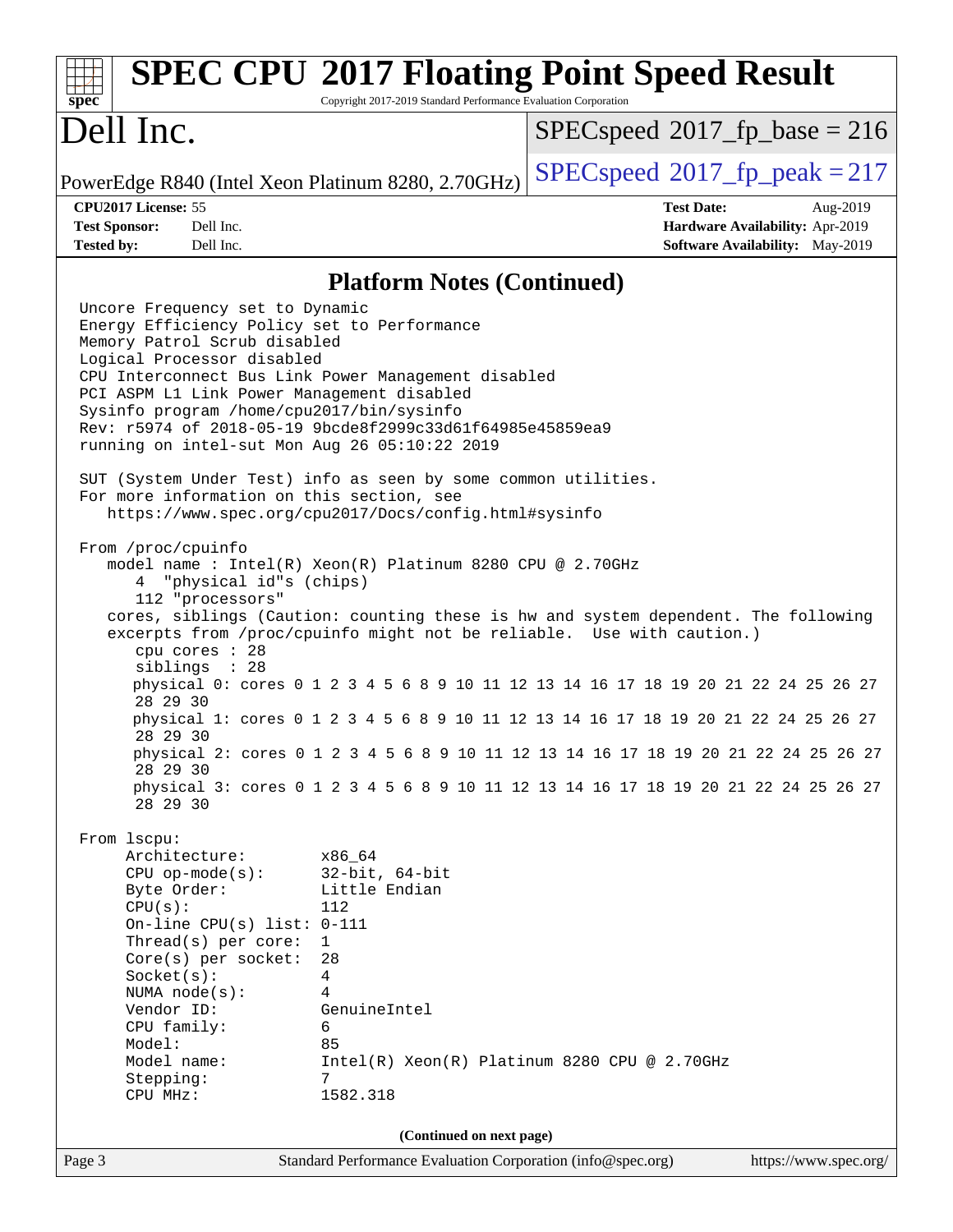| <b>SPEC CPU®2017 Floating Point Speed Result</b><br>Copyright 2017-2019 Standard Performance Evaluation Corporation<br>$spec^*$                                                                                                                                                                                                                                                                                                                                                                                                                                                                                                                                                                                                                                                                                                                                                                                                                                                                                                                                                                                                                                                                                                                                                                                                                                                                                                                                                                                                                                                                                                                                                                                                                                                                                                                                                                                                                                                                                                                                                                                                                                                                                                                                                                                                                                                                                       |                                                                                                            |
|-----------------------------------------------------------------------------------------------------------------------------------------------------------------------------------------------------------------------------------------------------------------------------------------------------------------------------------------------------------------------------------------------------------------------------------------------------------------------------------------------------------------------------------------------------------------------------------------------------------------------------------------------------------------------------------------------------------------------------------------------------------------------------------------------------------------------------------------------------------------------------------------------------------------------------------------------------------------------------------------------------------------------------------------------------------------------------------------------------------------------------------------------------------------------------------------------------------------------------------------------------------------------------------------------------------------------------------------------------------------------------------------------------------------------------------------------------------------------------------------------------------------------------------------------------------------------------------------------------------------------------------------------------------------------------------------------------------------------------------------------------------------------------------------------------------------------------------------------------------------------------------------------------------------------------------------------------------------------------------------------------------------------------------------------------------------------------------------------------------------------------------------------------------------------------------------------------------------------------------------------------------------------------------------------------------------------------------------------------------------------------------------------------------------------|------------------------------------------------------------------------------------------------------------|
| Dell Inc.                                                                                                                                                                                                                                                                                                                                                                                                                                                                                                                                                                                                                                                                                                                                                                                                                                                                                                                                                                                                                                                                                                                                                                                                                                                                                                                                                                                                                                                                                                                                                                                                                                                                                                                                                                                                                                                                                                                                                                                                                                                                                                                                                                                                                                                                                                                                                                                                             | $SPEC speed^{\circ}2017\_fp\_base = 216$                                                                   |
| PowerEdge R840 (Intel Xeon Platinum 8280, 2.70GHz)                                                                                                                                                                                                                                                                                                                                                                                                                                                                                                                                                                                                                                                                                                                                                                                                                                                                                                                                                                                                                                                                                                                                                                                                                                                                                                                                                                                                                                                                                                                                                                                                                                                                                                                                                                                                                                                                                                                                                                                                                                                                                                                                                                                                                                                                                                                                                                    | $SPEC speed^{\circ}2017$ fp peak = 217                                                                     |
| CPU2017 License: 55<br><b>Test Sponsor:</b><br>Dell Inc.<br><b>Tested by:</b><br>Dell Inc.                                                                                                                                                                                                                                                                                                                                                                                                                                                                                                                                                                                                                                                                                                                                                                                                                                                                                                                                                                                                                                                                                                                                                                                                                                                                                                                                                                                                                                                                                                                                                                                                                                                                                                                                                                                                                                                                                                                                                                                                                                                                                                                                                                                                                                                                                                                            | <b>Test Date:</b><br>Aug-2019<br>Hardware Availability: Apr-2019<br><b>Software Availability:</b> May-2019 |
| <b>Platform Notes (Continued)</b>                                                                                                                                                                                                                                                                                                                                                                                                                                                                                                                                                                                                                                                                                                                                                                                                                                                                                                                                                                                                                                                                                                                                                                                                                                                                                                                                                                                                                                                                                                                                                                                                                                                                                                                                                                                                                                                                                                                                                                                                                                                                                                                                                                                                                                                                                                                                                                                     |                                                                                                            |
| 5400.00<br>BogoMIPS:<br>Virtualization:<br>$VT - x$<br>Lld cache:<br>32K<br>Lli cache:<br>32K<br>L2 cache:<br>1024K<br>L3 cache:<br>39424K<br>NUMA node0 CPU(s):<br>0, 4, 8, 12, 16, 20, 24, 28, 32, 36, 40, 44, 48, 52, 56, 60, 64, 68, 72, 76, 80, 84, 88, 92, 96, 100, 104, 108<br>NUMA node1 CPU(s):<br>1, 5, 9, 13, 17, 21, 25, 29, 33, 37, 41, 45, 49, 53, 57, 61, 65, 69, 73, 77, 81, 85, 89, 93, 97, 101, 105, 109<br>NUMA $node2$ $CPU(s)$ :<br>2, 6, 10, 14, 18, 22, 26, 30, 34, 38, 42, 46, 50, 54, 58, 62, 66, 70, 74, 78, 82, 86, 90, 94, 98, 102, 106, 110<br>NUMA $node3$ $CPU(s)$ :<br>3, 7, 11, 15, 19, 23, 27, 31, 35, 39, 43, 47, 51, 55, 59, 63, 67, 71, 75, 79, 83, 87, 91, 95, 99, 103, 107, 111<br>Flagg:<br>pat pse36 clflush dts acpi mmx fxsr sse sse2 ss ht tm pbe syscall nx pdpelgb rdtscp<br>lm constant_tsc art arch_perfmon pebs bts rep_good nopl xtopology nonstop_tsc cpuid<br>aperfmperf pni pclmulqdq dtes64 monitor ds_cpl vmx smx est tm2 ssse3 sdbg fma cx16<br>xtpr pdcm pcid dca sse4_1 sse4_2 x2apic movbe popcnt aes xsave avx f16c rdrand<br>lahf_lm abm 3dnowprefetch cpuid_fault epb cat_13 cdp_13 invpcid_single intel_ppin<br>ssbd mba ibrs ibpb stibp ibrs_enhanced tpr_shadow vnmi flexpriority ept vpid<br>fsgsbase tsc_adjust bmil hle avx2 smep bmi2 erms invpcid rtm cqm mpx rdt_a avx512f<br>avx512dq rdseed adx smap clflushopt clwb intel_pt avx512cd avx512bw avx512vl<br>xsaveopt xsavec xgetbvl xsaves cqm_llc cqm_occup_llc cqm_mbm_total cqm_mbm_local<br>dtherm ida arat pln pts pku ospke avx512_vnni flush_lld arch_capabilities<br>/proc/cpuinfo cache data<br>cache size $: 39424$ KB<br>From numactl --hardware WARNING: a numactl 'node' might or might not correspond to a<br>physical chip.<br>$available: 4 nodes (0-3)$<br>node 0 cpus: 0 4 8 12 16 20 24 28 32 36 40 44 48 52 56 60 64 68 72 76 80 84 88 92 96<br>100 104 108<br>node 0 size: 191913 MB<br>node 0 free: 190090 MB<br>node 1 cpus: 1 5 9 13 17 21 25 29 33 37 41 45 49 53 57 61 65 69 73 77 81 85 89 93 97<br>101 105 109<br>node 1 size: 193530 MB<br>node 1 free: 192078 MB<br>node 2 cpus: 2 6 10 14 18 22 26 30 34 38 42 46 50 54 58 62 66 70 74 78 82 86 90 94 98<br>102 106 110<br>node 2 size: 193530 MB<br>node 2 free: 191276 MB<br>node 3 cpus: 3 7 11 15 19 23 27 31 35 39 43 47 51 55 59 63 67 71 75 79 83 87 91 95 99<br>103 107 111<br>node 3 size: 193508 MB | fpu vme de pse tsc msr pae mce cx8 apic sep mtrr pge mca cmov                                              |
| (Continued on next page)                                                                                                                                                                                                                                                                                                                                                                                                                                                                                                                                                                                                                                                                                                                                                                                                                                                                                                                                                                                                                                                                                                                                                                                                                                                                                                                                                                                                                                                                                                                                                                                                                                                                                                                                                                                                                                                                                                                                                                                                                                                                                                                                                                                                                                                                                                                                                                                              |                                                                                                            |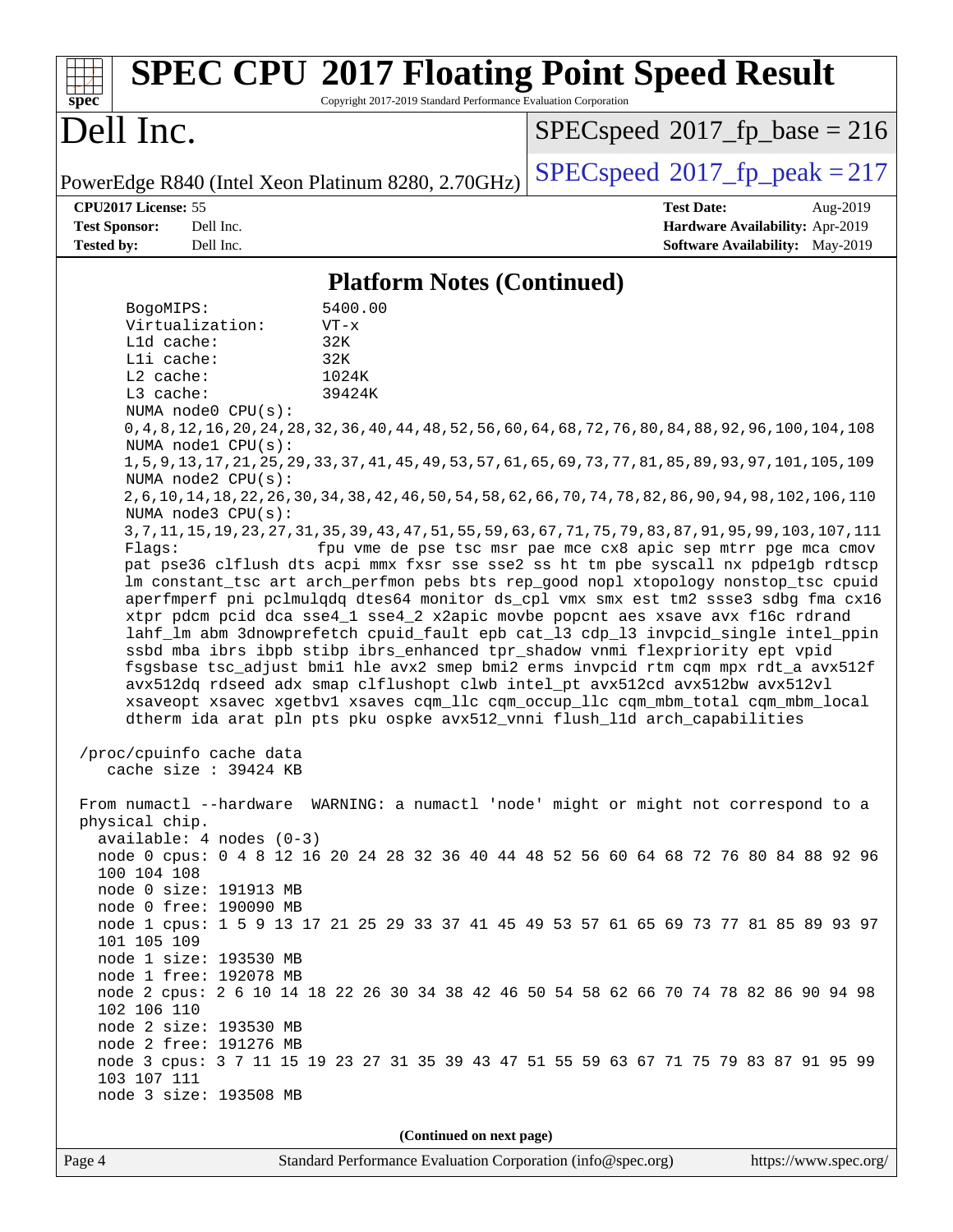| <b>SPEC CPU®2017 Floating Point Speed Result</b><br>Copyright 2017-2019 Standard Performance Evaluation Corporation<br>$spec^*$                                                                                                                                                                                                                                                                                                        |                                                                                                            |
|----------------------------------------------------------------------------------------------------------------------------------------------------------------------------------------------------------------------------------------------------------------------------------------------------------------------------------------------------------------------------------------------------------------------------------------|------------------------------------------------------------------------------------------------------------|
| Dell Inc.                                                                                                                                                                                                                                                                                                                                                                                                                              | $SPEC speed^{\circ}2017\_fp\_base = 216$                                                                   |
| PowerEdge R840 (Intel Xeon Platinum 8280, 2.70GHz)                                                                                                                                                                                                                                                                                                                                                                                     | $SPEC speed^{\circ}2017$ _fp_peak = 217                                                                    |
| CPU2017 License: 55<br><b>Test Sponsor:</b><br>Dell Inc.<br><b>Tested by:</b><br>Dell Inc.                                                                                                                                                                                                                                                                                                                                             | <b>Test Date:</b><br>Aug-2019<br>Hardware Availability: Apr-2019<br><b>Software Availability:</b> May-2019 |
| <b>Platform Notes (Continued)</b>                                                                                                                                                                                                                                                                                                                                                                                                      |                                                                                                            |
| node 3 free: 190637 MB<br>node distances:<br>$\mathbf 0$<br>$\mathbf{1}$<br>2<br>node<br>3<br>0:<br>10<br>21<br>21 21<br>1:<br>21<br>10 21 21<br>2:<br>21<br>10<br>21<br>21<br>3:<br>21<br>21<br>21<br>10<br>From /proc/meminfo<br>MemTotal:<br>791022380 kB<br>HugePages_Total:<br>0<br>Hugepagesize:<br>2048 kB<br>/usr/bin/lsb_release -d<br>Ubuntu 18.04.2 LTS<br>From /etc/*release* /etc/*version*<br>debian_version: buster/sid |                                                                                                            |
| os-release:<br>NAME="Ubuntu"<br>VERSION="18.04.2 LTS (Bionic Beaver)"<br>ID=ubuntu<br>ID LIKE=debian<br>PRETTY_NAME="Ubuntu 18.04.2 LTS"<br>VERSION_ID="18.04"<br>HOME_URL="https://www.ubuntu.com/"<br>SUPPORT_URL="https://help.ubuntu.com/"                                                                                                                                                                                         |                                                                                                            |
| uname $-a$ :<br>Linux intel-sut 4.15.0-45-generic #48-Ubuntu SMP Tue Jan 29 16:28:13 UTC 2019 x86_64<br>x86_64 x86_64 GNU/Linux                                                                                                                                                                                                                                                                                                        |                                                                                                            |
| Kernel self-reported vulnerability status:                                                                                                                                                                                                                                                                                                                                                                                             |                                                                                                            |
| CVE-2017-5754 (Meltdown):<br>Not affected<br>CVE-2017-5753 (Spectre variant 1): Mitigation: __user pointer sanitization<br>CVE-2017-5715 (Spectre variant 2): Mitigation: Enhanced IBRS, IBPB                                                                                                                                                                                                                                          |                                                                                                            |
| run-level 5 Aug 26 00:39                                                                                                                                                                                                                                                                                                                                                                                                               |                                                                                                            |
| SPEC is set to: /home/cpu2017<br>Filesystem<br>Type Size Used Avail Use% Mounted on<br>/dev/sda2<br>ext4 439G<br>43G 374G 11% /                                                                                                                                                                                                                                                                                                        |                                                                                                            |
| Additional information from dmidecode follows. WARNING: Use caution when you interpret<br>this section. The 'dmidecode' program reads system data which is "intended to allow<br>hardware to be accurately determined", but the intent may not be met, as there are                                                                                                                                                                    |                                                                                                            |
| (Continued on next page)                                                                                                                                                                                                                                                                                                                                                                                                               |                                                                                                            |
| Standard Performance Evaluation Corporation (info@spec.org)<br>Page 5                                                                                                                                                                                                                                                                                                                                                                  | https://www.spec.org/                                                                                      |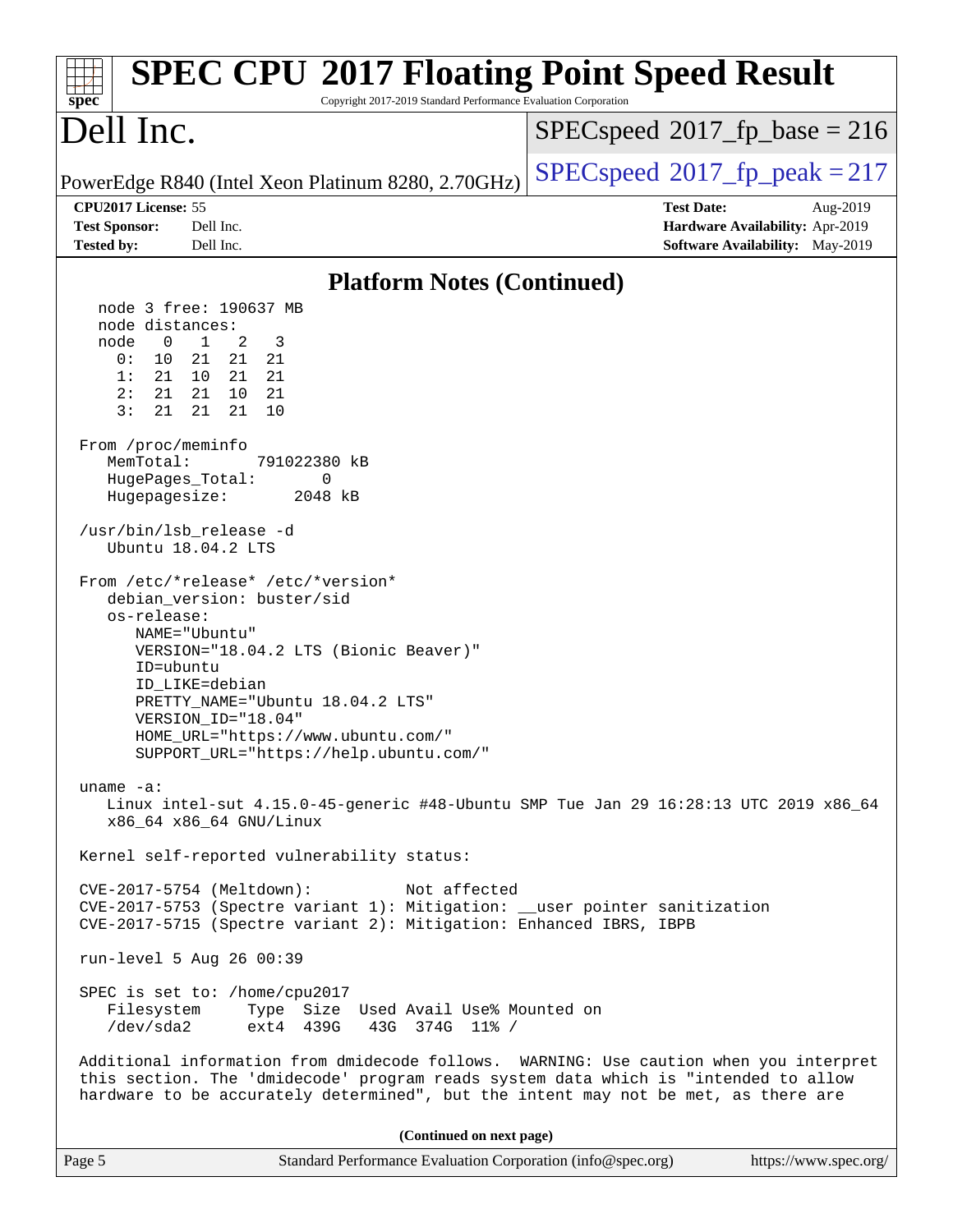# **[spec](http://www.spec.org/)**

# **[SPEC CPU](http://www.spec.org/auto/cpu2017/Docs/result-fields.html#SPECCPU2017FloatingPointSpeedResult)[2017 Floating Point Speed Result](http://www.spec.org/auto/cpu2017/Docs/result-fields.html#SPECCPU2017FloatingPointSpeedResult)**

Copyright 2017-2019 Standard Performance Evaluation Corporation

## Dell Inc.

 $SPECspeed*2017_fp\_base = 216$  $SPECspeed*2017_fp\_base = 216$ 

PowerEdge R840 (Intel Xeon Platinum 8280, 2.70GHz) [SPECspeed](http://www.spec.org/auto/cpu2017/Docs/result-fields.html#SPECspeed2017fppeak)<sup>®</sup>[2017\\_fp\\_peak = 2](http://www.spec.org/auto/cpu2017/Docs/result-fields.html#SPECspeed2017fppeak)17

**[CPU2017 License:](http://www.spec.org/auto/cpu2017/Docs/result-fields.html#CPU2017License)** 55 **[Test Date:](http://www.spec.org/auto/cpu2017/Docs/result-fields.html#TestDate)** Aug-2019 **[Test Sponsor:](http://www.spec.org/auto/cpu2017/Docs/result-fields.html#TestSponsor)** Dell Inc. **[Hardware Availability:](http://www.spec.org/auto/cpu2017/Docs/result-fields.html#HardwareAvailability)** Apr-2019 **[Tested by:](http://www.spec.org/auto/cpu2017/Docs/result-fields.html#Testedby)** Dell Inc. Dell Inc. **[Software Availability:](http://www.spec.org/auto/cpu2017/Docs/result-fields.html#SoftwareAvailability)** May-2019

#### **[Platform Notes \(Continued\)](http://www.spec.org/auto/cpu2017/Docs/result-fields.html#PlatformNotes)**

 frequent changes to hardware, firmware, and the "DMTF SMBIOS" standard. BIOS Dell Inc. 2.2.9 05/08/2019 Memory: 24x 00AD00B300AD HMA84GR7CJR4N-WM 32 GB 2 rank 2933 24x Not Specified Not Specified

(End of data from sysinfo program)

#### **[Compiler Version Notes](http://www.spec.org/auto/cpu2017/Docs/result-fields.html#CompilerVersionNotes)**

| $644.nab_s(base, peak)$<br>Intel(R) C Intel(R) 64 Compiler for applications running on Intel(R) 64,<br>Version 19.0.4.227 Build 20190416<br>Copyright (C) 1985-2019 Intel Corporation. All rights reserved.<br>$C++$ , C, Fortran   607.cactuBSSN_s(base, peak)<br>Intel(R) $C++$ Intel(R) 64 Compiler for applications running on Intel(R) 64,<br>Version 19.0.4.227 Build 20190416<br>Copyright (C) 1985-2019 Intel Corporation. All rights reserved.<br>Intel(R) C Intel(R) 64 Compiler for applications running on Intel(R) 64,<br>Version 19.0.4.227 Build 20190416<br>Copyright (C) 1985-2019 Intel Corporation. All rights reserved.<br>$Intel(R)$ Fortran Intel(R) 64 Compiler for applications running on Intel(R)<br>64, Version 19.0.4.227 Build 20190416<br>Copyright (C) 1985-2019 Intel Corporation. All rights reserved.<br>603.bwaves_s(base, peak) 649.fotonik3d_s(base, peak)<br>Fortran<br>654.roms_s(base, peak)<br>$Intel(R)$ Fortran Intel(R) 64 Compiler for applications running on Intel(R)<br>64, Version 19.0.4.227 Build 20190416<br>Copyright (C) 1985-2019 Intel Corporation. All rights reserved.<br>================<br>621.wrf_s(base, peak) 627.cam4_s(base, peak)<br>Fortran, C<br>628.pop2_s(base, peak)<br>(Continued on next page) | Page 6 | Standard Performance Evaluation Corporation (info@spec.org) | https://www.spec.org/ |
|--------------------------------------------------------------------------------------------------------------------------------------------------------------------------------------------------------------------------------------------------------------------------------------------------------------------------------------------------------------------------------------------------------------------------------------------------------------------------------------------------------------------------------------------------------------------------------------------------------------------------------------------------------------------------------------------------------------------------------------------------------------------------------------------------------------------------------------------------------------------------------------------------------------------------------------------------------------------------------------------------------------------------------------------------------------------------------------------------------------------------------------------------------------------------------------------------------------------------------------------------------------------------|--------|-------------------------------------------------------------|-----------------------|
|                                                                                                                                                                                                                                                                                                                                                                                                                                                                                                                                                                                                                                                                                                                                                                                                                                                                                                                                                                                                                                                                                                                                                                                                                                                                          |        |                                                             |                       |
|                                                                                                                                                                                                                                                                                                                                                                                                                                                                                                                                                                                                                                                                                                                                                                                                                                                                                                                                                                                                                                                                                                                                                                                                                                                                          |        |                                                             |                       |
|                                                                                                                                                                                                                                                                                                                                                                                                                                                                                                                                                                                                                                                                                                                                                                                                                                                                                                                                                                                                                                                                                                                                                                                                                                                                          |        |                                                             |                       |
|                                                                                                                                                                                                                                                                                                                                                                                                                                                                                                                                                                                                                                                                                                                                                                                                                                                                                                                                                                                                                                                                                                                                                                                                                                                                          |        |                                                             |                       |
|                                                                                                                                                                                                                                                                                                                                                                                                                                                                                                                                                                                                                                                                                                                                                                                                                                                                                                                                                                                                                                                                                                                                                                                                                                                                          |        |                                                             |                       |
|                                                                                                                                                                                                                                                                                                                                                                                                                                                                                                                                                                                                                                                                                                                                                                                                                                                                                                                                                                                                                                                                                                                                                                                                                                                                          |        |                                                             |                       |
|                                                                                                                                                                                                                                                                                                                                                                                                                                                                                                                                                                                                                                                                                                                                                                                                                                                                                                                                                                                                                                                                                                                                                                                                                                                                          |        |                                                             |                       |
|                                                                                                                                                                                                                                                                                                                                                                                                                                                                                                                                                                                                                                                                                                                                                                                                                                                                                                                                                                                                                                                                                                                                                                                                                                                                          |        |                                                             |                       |
| ------------<br>C                                                                                                                                                                                                                                                                                                                                                                                                                                                                                                                                                                                                                                                                                                                                                                                                                                                                                                                                                                                                                                                                                                                                                                                                                                                        |        | 619.1bm_s(base, peak) 638.imagick_s(base, peak)             |                       |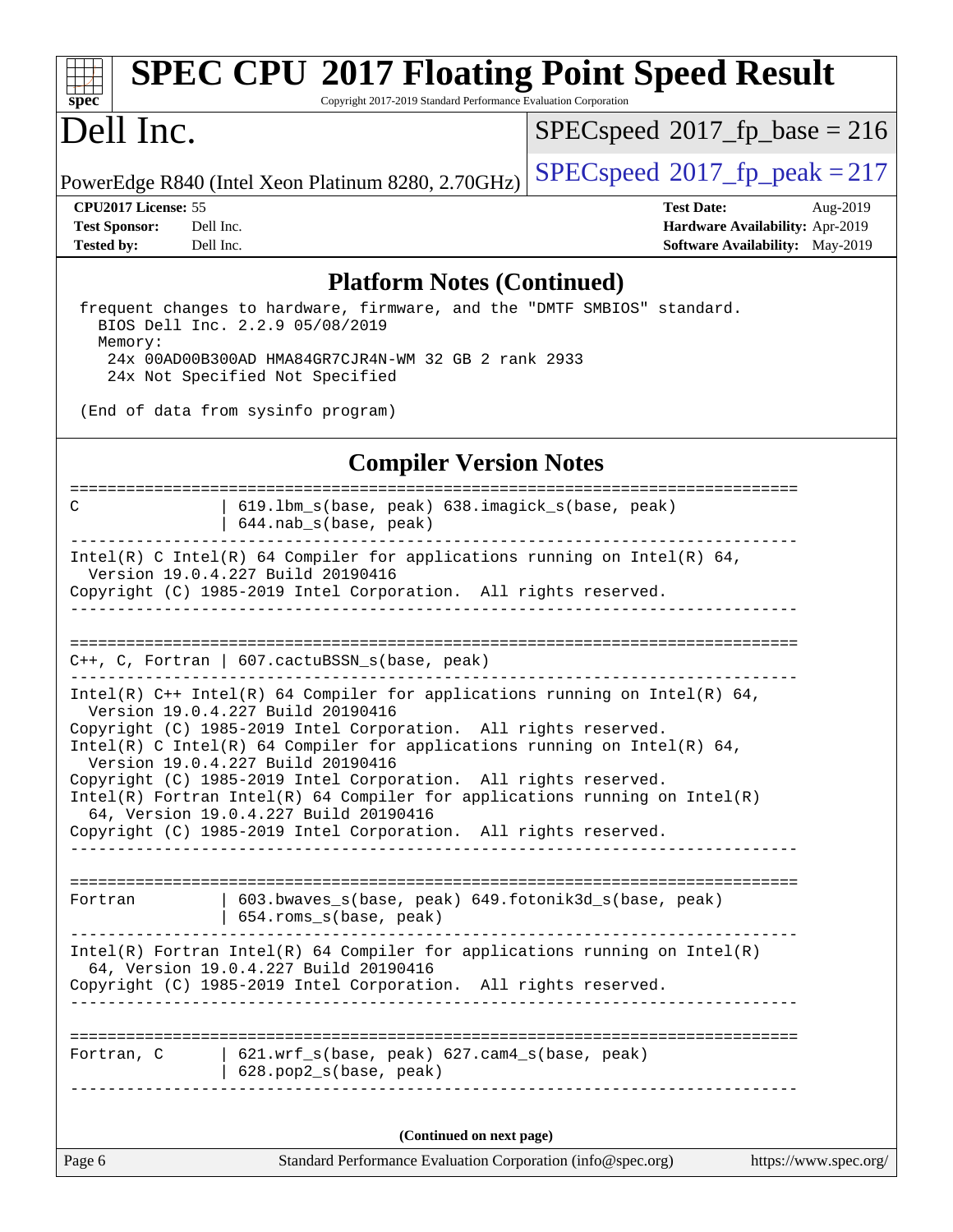# **[spec](http://www.spec.org/)**

# **[SPEC CPU](http://www.spec.org/auto/cpu2017/Docs/result-fields.html#SPECCPU2017FloatingPointSpeedResult)[2017 Floating Point Speed Result](http://www.spec.org/auto/cpu2017/Docs/result-fields.html#SPECCPU2017FloatingPointSpeedResult)**

Copyright 2017-2019 Standard Performance Evaluation Corporation

## Dell Inc.

 $SPEC speed$ <sup>®</sup> $2017$ \_fp\_base = 216

PowerEdge R840 (Intel Xeon Platinum 8280, 2.70GHz)  $\left|$  [SPECspeed](http://www.spec.org/auto/cpu2017/Docs/result-fields.html#SPECspeed2017fppeak)®[2017\\_fp\\_peak = 2](http://www.spec.org/auto/cpu2017/Docs/result-fields.html#SPECspeed2017fppeak)17

**[CPU2017 License:](http://www.spec.org/auto/cpu2017/Docs/result-fields.html#CPU2017License)** 55 **[Test Date:](http://www.spec.org/auto/cpu2017/Docs/result-fields.html#TestDate)** Aug-2019 **[Test Sponsor:](http://www.spec.org/auto/cpu2017/Docs/result-fields.html#TestSponsor)** Dell Inc. **[Hardware Availability:](http://www.spec.org/auto/cpu2017/Docs/result-fields.html#HardwareAvailability)** Apr-2019 **[Tested by:](http://www.spec.org/auto/cpu2017/Docs/result-fields.html#Testedby)** Dell Inc. **[Software Availability:](http://www.spec.org/auto/cpu2017/Docs/result-fields.html#SoftwareAvailability)** May-2019

#### **[Compiler Version Notes \(Continued\)](http://www.spec.org/auto/cpu2017/Docs/result-fields.html#CompilerVersionNotes)**

Intel(R) Fortran Intel(R)  $64$  Compiler for applications running on Intel(R) 64, Version 19.0.4.227 Build 20190416 Copyright (C) 1985-2019 Intel Corporation. All rights reserved. Intel(R) C Intel(R) 64 Compiler for applications running on Intel(R) 64, Version 19.0.4.227 Build 20190416 Copyright (C) 1985-2019 Intel Corporation. All rights reserved. ------------------------------------------------------------------------------

### **[Base Compiler Invocation](http://www.spec.org/auto/cpu2017/Docs/result-fields.html#BaseCompilerInvocation)**

[C benchmarks](http://www.spec.org/auto/cpu2017/Docs/result-fields.html#Cbenchmarks): [icc -m64 -std=c11](http://www.spec.org/cpu2017/results/res2019q3/cpu2017-20190831-17311.flags.html#user_CCbase_intel_icc_64bit_c11_33ee0cdaae7deeeab2a9725423ba97205ce30f63b9926c2519791662299b76a0318f32ddfffdc46587804de3178b4f9328c46fa7c2b0cd779d7a61945c91cd35)

[Fortran benchmarks](http://www.spec.org/auto/cpu2017/Docs/result-fields.html#Fortranbenchmarks): [ifort -m64](http://www.spec.org/cpu2017/results/res2019q3/cpu2017-20190831-17311.flags.html#user_FCbase_intel_ifort_64bit_24f2bb282fbaeffd6157abe4f878425411749daecae9a33200eee2bee2fe76f3b89351d69a8130dd5949958ce389cf37ff59a95e7a40d588e8d3a57e0c3fd751)

[Benchmarks using both Fortran and C](http://www.spec.org/auto/cpu2017/Docs/result-fields.html#BenchmarksusingbothFortranandC): [ifort -m64](http://www.spec.org/cpu2017/results/res2019q3/cpu2017-20190831-17311.flags.html#user_CC_FCbase_intel_ifort_64bit_24f2bb282fbaeffd6157abe4f878425411749daecae9a33200eee2bee2fe76f3b89351d69a8130dd5949958ce389cf37ff59a95e7a40d588e8d3a57e0c3fd751) [icc -m64 -std=c11](http://www.spec.org/cpu2017/results/res2019q3/cpu2017-20190831-17311.flags.html#user_CC_FCbase_intel_icc_64bit_c11_33ee0cdaae7deeeab2a9725423ba97205ce30f63b9926c2519791662299b76a0318f32ddfffdc46587804de3178b4f9328c46fa7c2b0cd779d7a61945c91cd35)

[Benchmarks using Fortran, C, and C++:](http://www.spec.org/auto/cpu2017/Docs/result-fields.html#BenchmarksusingFortranCandCXX) [icpc -m64](http://www.spec.org/cpu2017/results/res2019q3/cpu2017-20190831-17311.flags.html#user_CC_CXX_FCbase_intel_icpc_64bit_4ecb2543ae3f1412ef961e0650ca070fec7b7afdcd6ed48761b84423119d1bf6bdf5cad15b44d48e7256388bc77273b966e5eb805aefd121eb22e9299b2ec9d9) [icc -m64 -std=c11](http://www.spec.org/cpu2017/results/res2019q3/cpu2017-20190831-17311.flags.html#user_CC_CXX_FCbase_intel_icc_64bit_c11_33ee0cdaae7deeeab2a9725423ba97205ce30f63b9926c2519791662299b76a0318f32ddfffdc46587804de3178b4f9328c46fa7c2b0cd779d7a61945c91cd35) [ifort -m64](http://www.spec.org/cpu2017/results/res2019q3/cpu2017-20190831-17311.flags.html#user_CC_CXX_FCbase_intel_ifort_64bit_24f2bb282fbaeffd6157abe4f878425411749daecae9a33200eee2bee2fe76f3b89351d69a8130dd5949958ce389cf37ff59a95e7a40d588e8d3a57e0c3fd751)

### **[Base Portability Flags](http://www.spec.org/auto/cpu2017/Docs/result-fields.html#BasePortabilityFlags)**

 603.bwaves\_s: [-DSPEC\\_LP64](http://www.spec.org/cpu2017/results/res2019q3/cpu2017-20190831-17311.flags.html#suite_basePORTABILITY603_bwaves_s_DSPEC_LP64) 607.cactuBSSN\_s: [-DSPEC\\_LP64](http://www.spec.org/cpu2017/results/res2019q3/cpu2017-20190831-17311.flags.html#suite_basePORTABILITY607_cactuBSSN_s_DSPEC_LP64) 619.lbm\_s: [-DSPEC\\_LP64](http://www.spec.org/cpu2017/results/res2019q3/cpu2017-20190831-17311.flags.html#suite_basePORTABILITY619_lbm_s_DSPEC_LP64) 621.wrf\_s: [-DSPEC\\_LP64](http://www.spec.org/cpu2017/results/res2019q3/cpu2017-20190831-17311.flags.html#suite_basePORTABILITY621_wrf_s_DSPEC_LP64) [-DSPEC\\_CASE\\_FLAG](http://www.spec.org/cpu2017/results/res2019q3/cpu2017-20190831-17311.flags.html#b621.wrf_s_baseCPORTABILITY_DSPEC_CASE_FLAG) [-convert big\\_endian](http://www.spec.org/cpu2017/results/res2019q3/cpu2017-20190831-17311.flags.html#user_baseFPORTABILITY621_wrf_s_convert_big_endian_c3194028bc08c63ac5d04de18c48ce6d347e4e562e8892b8bdbdc0214820426deb8554edfa529a3fb25a586e65a3d812c835984020483e7e73212c4d31a38223) 627.cam4\_s: [-DSPEC\\_LP64](http://www.spec.org/cpu2017/results/res2019q3/cpu2017-20190831-17311.flags.html#suite_basePORTABILITY627_cam4_s_DSPEC_LP64) [-DSPEC\\_CASE\\_FLAG](http://www.spec.org/cpu2017/results/res2019q3/cpu2017-20190831-17311.flags.html#b627.cam4_s_baseCPORTABILITY_DSPEC_CASE_FLAG) 628.pop2\_s: [-DSPEC\\_LP64](http://www.spec.org/cpu2017/results/res2019q3/cpu2017-20190831-17311.flags.html#suite_basePORTABILITY628_pop2_s_DSPEC_LP64) [-DSPEC\\_CASE\\_FLAG](http://www.spec.org/cpu2017/results/res2019q3/cpu2017-20190831-17311.flags.html#b628.pop2_s_baseCPORTABILITY_DSPEC_CASE_FLAG) [-convert big\\_endian](http://www.spec.org/cpu2017/results/res2019q3/cpu2017-20190831-17311.flags.html#user_baseFPORTABILITY628_pop2_s_convert_big_endian_c3194028bc08c63ac5d04de18c48ce6d347e4e562e8892b8bdbdc0214820426deb8554edfa529a3fb25a586e65a3d812c835984020483e7e73212c4d31a38223) [-assume byterecl](http://www.spec.org/cpu2017/results/res2019q3/cpu2017-20190831-17311.flags.html#user_baseFPORTABILITY628_pop2_s_assume_byterecl_7e47d18b9513cf18525430bbf0f2177aa9bf368bc7a059c09b2c06a34b53bd3447c950d3f8d6c70e3faf3a05c8557d66a5798b567902e8849adc142926523472) 638.imagick\_s: [-DSPEC\\_LP64](http://www.spec.org/cpu2017/results/res2019q3/cpu2017-20190831-17311.flags.html#suite_basePORTABILITY638_imagick_s_DSPEC_LP64) 644.nab\_s: [-DSPEC\\_LP64](http://www.spec.org/cpu2017/results/res2019q3/cpu2017-20190831-17311.flags.html#suite_basePORTABILITY644_nab_s_DSPEC_LP64) 649.fotonik3d\_s: [-DSPEC\\_LP64](http://www.spec.org/cpu2017/results/res2019q3/cpu2017-20190831-17311.flags.html#suite_basePORTABILITY649_fotonik3d_s_DSPEC_LP64) 654.roms\_s: [-DSPEC\\_LP64](http://www.spec.org/cpu2017/results/res2019q3/cpu2017-20190831-17311.flags.html#suite_basePORTABILITY654_roms_s_DSPEC_LP64)

## **[Base Optimization Flags](http://www.spec.org/auto/cpu2017/Docs/result-fields.html#BaseOptimizationFlags)**

[C benchmarks](http://www.spec.org/auto/cpu2017/Docs/result-fields.html#Cbenchmarks):

[-xCORE-AVX512](http://www.spec.org/cpu2017/results/res2019q3/cpu2017-20190831-17311.flags.html#user_CCbase_f-xCORE-AVX512) [-ipo](http://www.spec.org/cpu2017/results/res2019q3/cpu2017-20190831-17311.flags.html#user_CCbase_f-ipo) [-O3](http://www.spec.org/cpu2017/results/res2019q3/cpu2017-20190831-17311.flags.html#user_CCbase_f-O3) [-no-prec-div](http://www.spec.org/cpu2017/results/res2019q3/cpu2017-20190831-17311.flags.html#user_CCbase_f-no-prec-div) [-qopt-prefetch](http://www.spec.org/cpu2017/results/res2019q3/cpu2017-20190831-17311.flags.html#user_CCbase_f-qopt-prefetch) [-ffinite-math-only](http://www.spec.org/cpu2017/results/res2019q3/cpu2017-20190831-17311.flags.html#user_CCbase_f_finite_math_only_cb91587bd2077682c4b38af759c288ed7c732db004271a9512da14a4f8007909a5f1427ecbf1a0fb78ff2a814402c6114ac565ca162485bbcae155b5e4258871) [-qopt-mem-layout-trans=4](http://www.spec.org/cpu2017/results/res2019q3/cpu2017-20190831-17311.flags.html#user_CCbase_f-qopt-mem-layout-trans_fa39e755916c150a61361b7846f310bcdf6f04e385ef281cadf3647acec3f0ae266d1a1d22d972a7087a248fd4e6ca390a3634700869573d231a252c784941a8) [-qopenmp](http://www.spec.org/cpu2017/results/res2019q3/cpu2017-20190831-17311.flags.html#user_CCbase_qopenmp_16be0c44f24f464004c6784a7acb94aca937f053568ce72f94b139a11c7c168634a55f6653758ddd83bcf7b8463e8028bb0b48b77bcddc6b78d5d95bb1df2967) [-DSPEC\\_OPENMP](http://www.spec.org/cpu2017/results/res2019q3/cpu2017-20190831-17311.flags.html#suite_CCbase_DSPEC_OPENMP)

**(Continued on next page)**

Page 7 Standard Performance Evaluation Corporation [\(info@spec.org\)](mailto:info@spec.org) <https://www.spec.org/>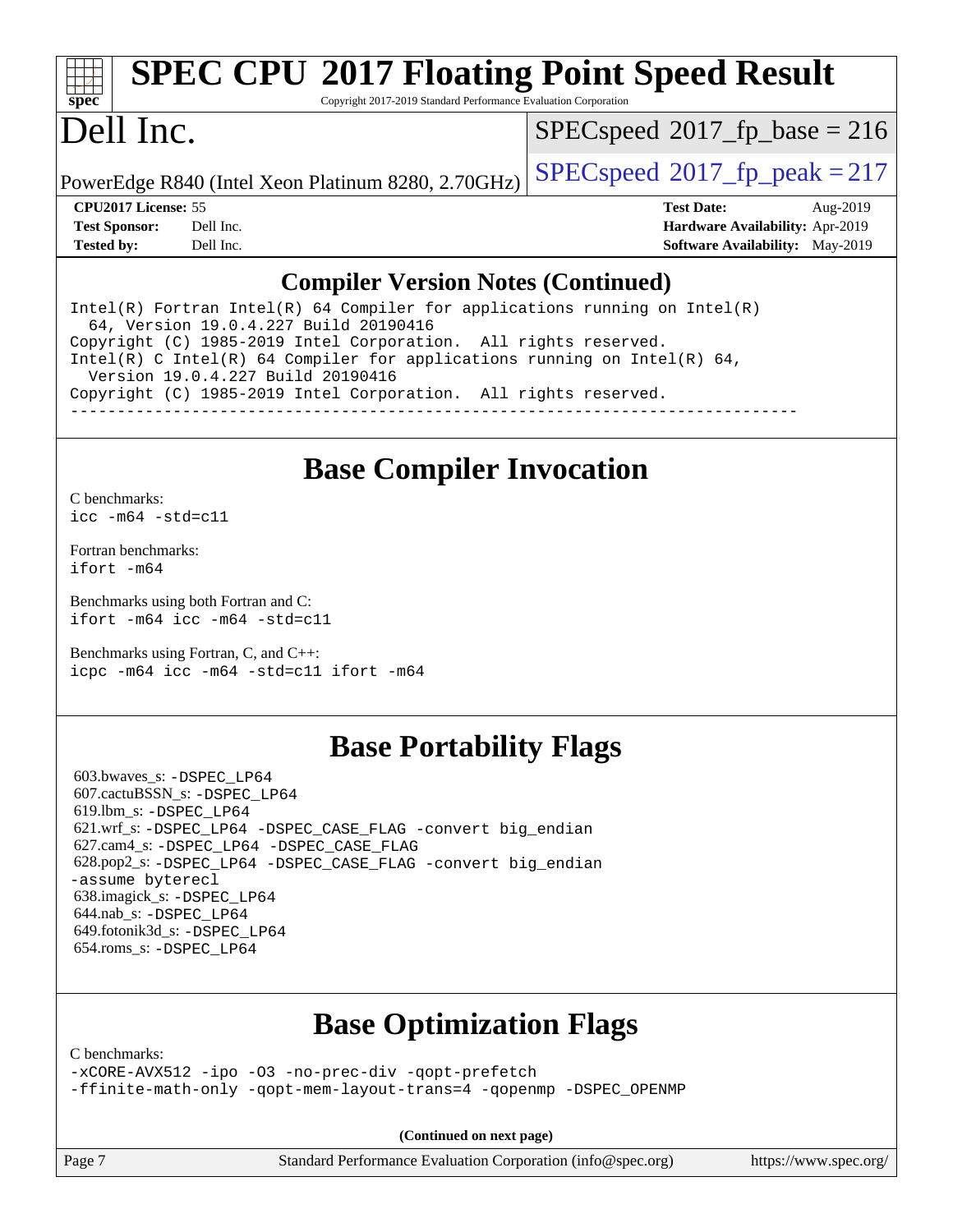| Dell Inc.                                                                                                                                                                                                                                                                                                                                                                                                                                                                                                                                      | Copyright 2017-2019 Standard Performance Evaluation Corporation<br>$SPEC speed^{\circ}2017$ fp base = 216  |  |  |  |
|------------------------------------------------------------------------------------------------------------------------------------------------------------------------------------------------------------------------------------------------------------------------------------------------------------------------------------------------------------------------------------------------------------------------------------------------------------------------------------------------------------------------------------------------|------------------------------------------------------------------------------------------------------------|--|--|--|
| PowerEdge R840 (Intel Xeon Platinum 8280, 2.70GHz)                                                                                                                                                                                                                                                                                                                                                                                                                                                                                             | $SPEC speed^{\circ}2017$ _fp_peak = 217                                                                    |  |  |  |
| <b>CPU2017 License: 55</b><br><b>Test Sponsor:</b><br>Dell Inc.<br>Dell Inc.<br><b>Tested by:</b>                                                                                                                                                                                                                                                                                                                                                                                                                                              | <b>Test Date:</b><br>Aug-2019<br>Hardware Availability: Apr-2019<br><b>Software Availability:</b> May-2019 |  |  |  |
| <b>Base Optimization Flags (Continued)</b>                                                                                                                                                                                                                                                                                                                                                                                                                                                                                                     |                                                                                                            |  |  |  |
| Fortran benchmarks:<br>-DSPEC_OPENMP -xCORE-AVX512 -ipo -03 -no-prec-div -qopt-prefetch<br>-ffinite-math-only -qopt-mem-layout-trans=4 -qopenmp<br>-nostandard-realloc-lhs<br>Benchmarks using both Fortran and C:<br>-xCORE-AVX512 -ipo -03 -no-prec-div -qopt-prefetch<br>-ffinite-math-only -qopt-mem-layout-trans=4 -qopenmp -DSPEC_OPENMP<br>-nostandard-realloc-lhs<br>Benchmarks using Fortran, C, and C++:<br>-xCORE-AVX512 -ipo -03 -no-prec-div -qopt-prefetch<br>-ffinite-math-only -qopt-mem-layout-trans=4 -qopenmp -DSPEC_OPENMP |                                                                                                            |  |  |  |
|                                                                                                                                                                                                                                                                                                                                                                                                                                                                                                                                                |                                                                                                            |  |  |  |

[Fortran benchmarks](http://www.spec.org/auto/cpu2017/Docs/result-fields.html#Fortranbenchmarks): [ifort -m64](http://www.spec.org/cpu2017/results/res2019q3/cpu2017-20190831-17311.flags.html#user_FCpeak_intel_ifort_64bit_24f2bb282fbaeffd6157abe4f878425411749daecae9a33200eee2bee2fe76f3b89351d69a8130dd5949958ce389cf37ff59a95e7a40d588e8d3a57e0c3fd751)

[Benchmarks using both Fortran and C](http://www.spec.org/auto/cpu2017/Docs/result-fields.html#BenchmarksusingbothFortranandC): [ifort -m64](http://www.spec.org/cpu2017/results/res2019q3/cpu2017-20190831-17311.flags.html#user_CC_FCpeak_intel_ifort_64bit_24f2bb282fbaeffd6157abe4f878425411749daecae9a33200eee2bee2fe76f3b89351d69a8130dd5949958ce389cf37ff59a95e7a40d588e8d3a57e0c3fd751) [icc -m64 -std=c11](http://www.spec.org/cpu2017/results/res2019q3/cpu2017-20190831-17311.flags.html#user_CC_FCpeak_intel_icc_64bit_c11_33ee0cdaae7deeeab2a9725423ba97205ce30f63b9926c2519791662299b76a0318f32ddfffdc46587804de3178b4f9328c46fa7c2b0cd779d7a61945c91cd35)

[Benchmarks using Fortran, C, and C++:](http://www.spec.org/auto/cpu2017/Docs/result-fields.html#BenchmarksusingFortranCandCXX) [icpc -m64](http://www.spec.org/cpu2017/results/res2019q3/cpu2017-20190831-17311.flags.html#user_CC_CXX_FCpeak_intel_icpc_64bit_4ecb2543ae3f1412ef961e0650ca070fec7b7afdcd6ed48761b84423119d1bf6bdf5cad15b44d48e7256388bc77273b966e5eb805aefd121eb22e9299b2ec9d9) [icc -m64 -std=c11](http://www.spec.org/cpu2017/results/res2019q3/cpu2017-20190831-17311.flags.html#user_CC_CXX_FCpeak_intel_icc_64bit_c11_33ee0cdaae7deeeab2a9725423ba97205ce30f63b9926c2519791662299b76a0318f32ddfffdc46587804de3178b4f9328c46fa7c2b0cd779d7a61945c91cd35) [ifort -m64](http://www.spec.org/cpu2017/results/res2019q3/cpu2017-20190831-17311.flags.html#user_CC_CXX_FCpeak_intel_ifort_64bit_24f2bb282fbaeffd6157abe4f878425411749daecae9a33200eee2bee2fe76f3b89351d69a8130dd5949958ce389cf37ff59a95e7a40d588e8d3a57e0c3fd751)

### **[Peak Portability Flags](http://www.spec.org/auto/cpu2017/Docs/result-fields.html#PeakPortabilityFlags)**

Same as Base Portability Flags

## **[Peak Optimization Flags](http://www.spec.org/auto/cpu2017/Docs/result-fields.html#PeakOptimizationFlags)**

[C benchmarks](http://www.spec.org/auto/cpu2017/Docs/result-fields.html#Cbenchmarks):

**(Continued on next page)**

Page 8 Standard Performance Evaluation Corporation [\(info@spec.org\)](mailto:info@spec.org) <https://www.spec.org/>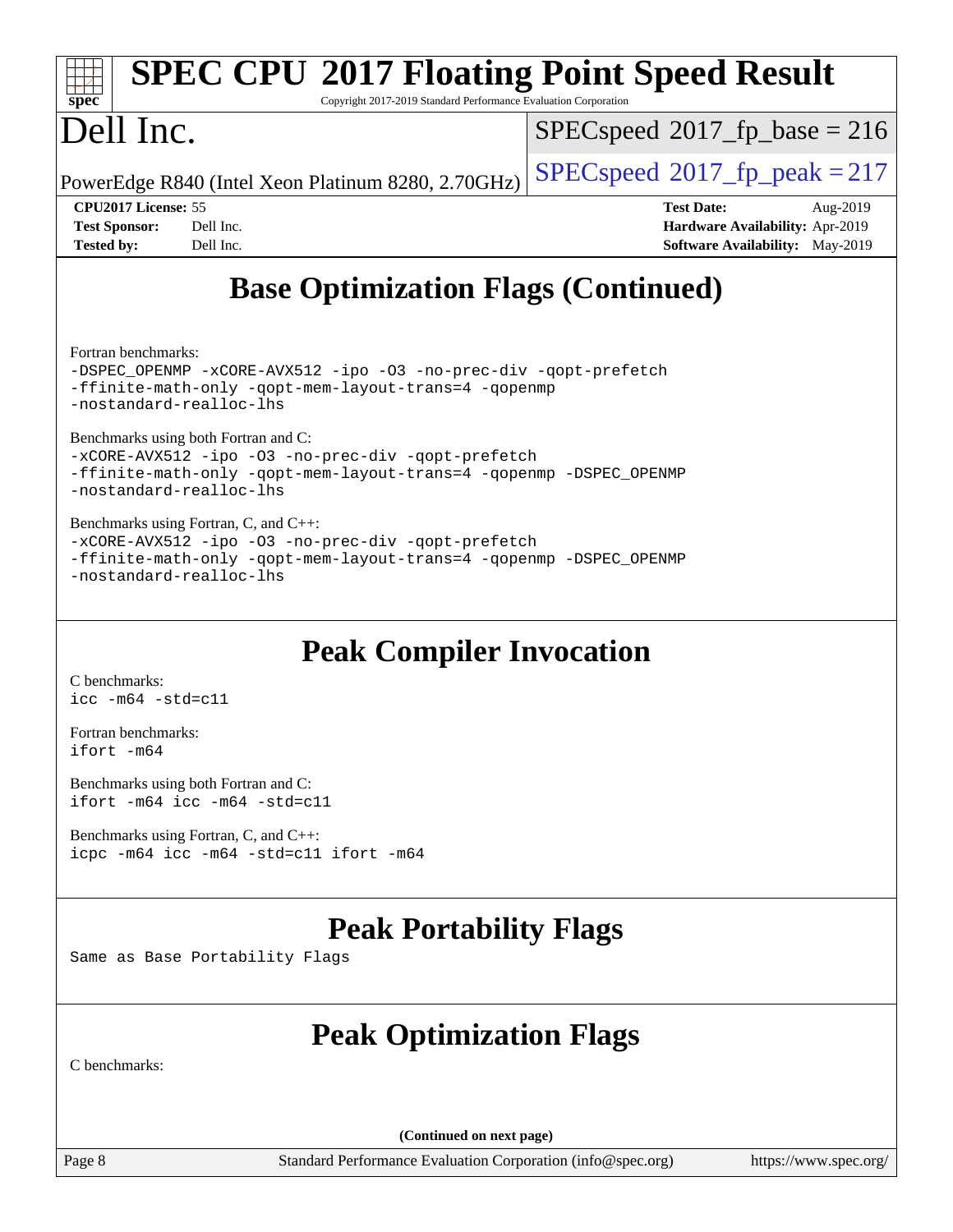| <b>SPEC CPU®2017 Floating Point Speed Result</b><br>Copyright 2017-2019 Standard Performance Evaluation Corporation<br>spec <sup>®</sup>                                                                                                     |                                                                                                     |
|----------------------------------------------------------------------------------------------------------------------------------------------------------------------------------------------------------------------------------------------|-----------------------------------------------------------------------------------------------------|
| Dell Inc.                                                                                                                                                                                                                                    | $SPEC speed^{\circ}2017$ fp base = 216                                                              |
| PowerEdge R840 (Intel Xeon Platinum 8280, 2.70GHz)                                                                                                                                                                                           | $SPEC speed^{\circ}2017$ fp peak = 217                                                              |
| CPU2017 License: 55<br><b>Test Sponsor:</b><br>Dell Inc.<br>Dell Inc.<br><b>Tested by:</b>                                                                                                                                                   | <b>Test Date:</b><br>Aug-2019<br>Hardware Availability: Apr-2019<br>Software Availability: May-2019 |
| <b>Peak Optimization Flags (Continued)</b>                                                                                                                                                                                                   |                                                                                                     |
| 619.lbm_s: -xCORE-AVX512 -ipo -03 -no-prec-div -qopt-prefetch<br>-ffinite-math-only -qopt-mem-layout-trans=4 -qopenmp<br>-DSPEC_OPENMP                                                                                                       |                                                                                                     |
| $638.\text{imagek}_s:$ basepeak = yes                                                                                                                                                                                                        |                                                                                                     |
| $644.nab_s$ : basepeak = yes                                                                                                                                                                                                                 |                                                                                                     |
| Fortran benchmarks:                                                                                                                                                                                                                          |                                                                                                     |
| $603.bwaves$ s: basepeak = yes                                                                                                                                                                                                               |                                                                                                     |
| $649.$ fotonik3d_s: -prof-gen(pass 1) -prof-use(pass 2) -DSPEC_SUPPRESS_OPENMP<br>-DSPEC_OPENMP -02 -xCORE-AVX512 -qopt-prefetch -ipo -03<br>-ffinite-math-only -no-prec-div -qopt-mem-layout-trans=4<br>-qopenmp -nostandard-realloc-lhs    |                                                                                                     |
| $654$ .roms_s: basepeak = yes                                                                                                                                                                                                                |                                                                                                     |
| Benchmarks using both Fortran and C:                                                                                                                                                                                                         |                                                                                                     |
| 621.wrf_s: -prof-gen(pass 1) -prof-use(pass 2) -02 -xCORE-AVX512<br>-gopt-prefetch -ipo -03 -ffinite-math-only -no-prec-div<br>-qopt-mem-layout-trans=4 -DSPEC_SUPPRESS_OPENMP -qopenmp<br>-DSPEC_OPENMP -nostandard-realloc-lhs             |                                                                                                     |
| 627.cam4_s: -xCORE-AVX512 -ipo -03 -no-prec-div -qopt-prefetch<br>-ffinite-math-only -qopt-mem-layout-trans=4 -qopenmp<br>-DSPEC_OPENMP -nostandard-realloc-lhs                                                                              |                                                                                                     |
| $628.pop2_s$ : Same as $621.wrf_s$                                                                                                                                                                                                           |                                                                                                     |
| Benchmarks using Fortran, C, and C++:                                                                                                                                                                                                        |                                                                                                     |
| $607.cactuBSSN_s$ : basepeak = yes                                                                                                                                                                                                           |                                                                                                     |
| The flags files that were used to format this result can be browsed at<br>http://www.spec.org/cpu2017/flags/Intel-ic18.0-official-linux64.2019-04-02.html<br>http://www.spec.org/cpu2017/flags/Dell-Platform-Flags-PowerEdge14G-revE3.html   |                                                                                                     |
| You can also download the XML flags sources by saving the following links:<br>http://www.spec.org/cpu2017/flags/Intel-ic18.0-official-linux64.2019-04-02.xml<br>http://www.spec.org/cpu2017/flags/Dell-Platform-Flags-PowerEdge14G-revE3.xml |                                                                                                     |
| Page 9<br>Standard Performance Evaluation Corporation (info@spec.org)                                                                                                                                                                        | https://www.spec.org/                                                                               |